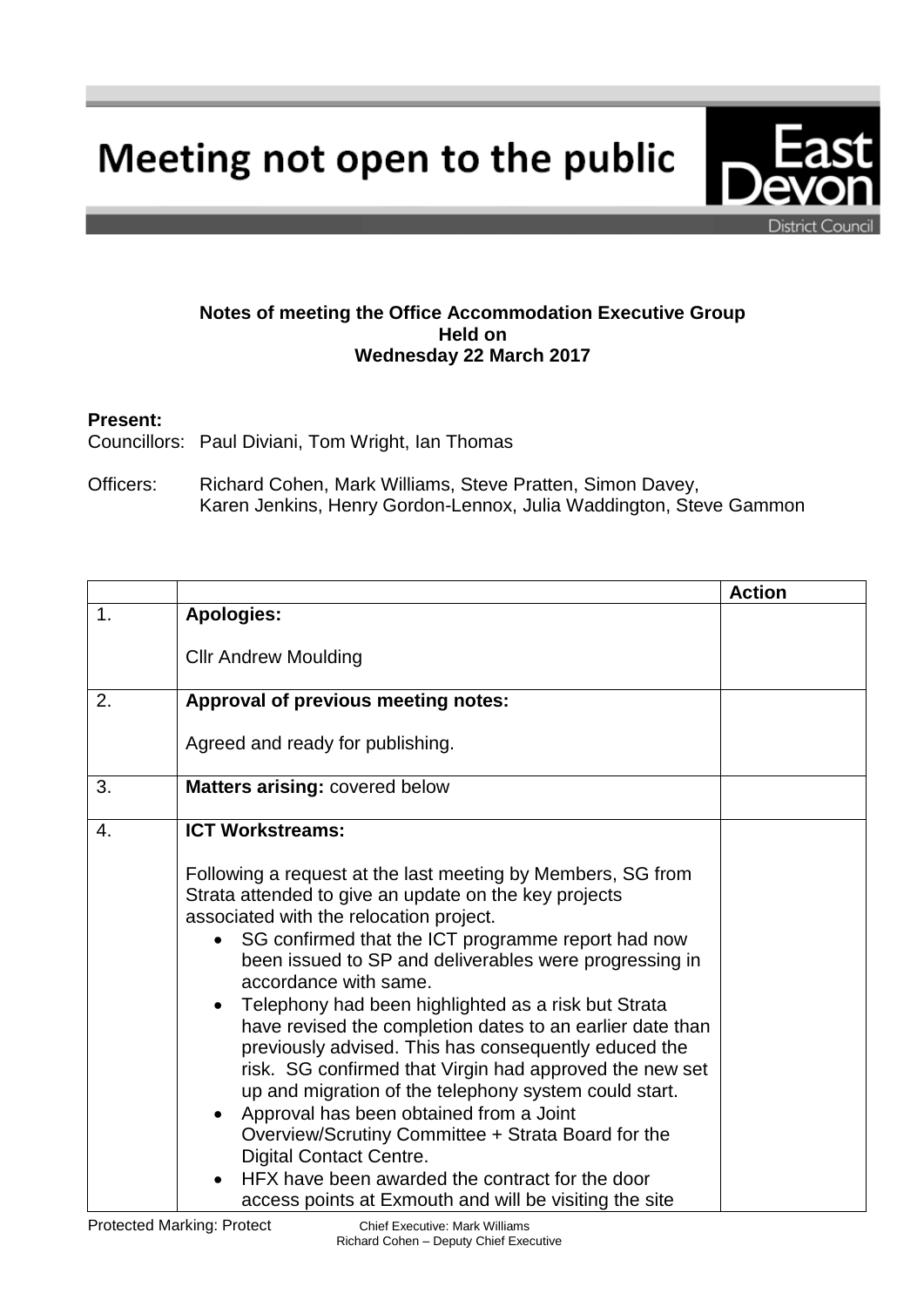|    | shortly to assess. Swipe cards are the preferred method<br>of access. SP confirmed that drawings had already been<br>prepared and offered for acceptance and comments<br>from ICT. There would be no extra cabling. SP asked<br>that HFX be reminded that certain protocols would be<br>need to be followed and that contact should go through<br>the Project Manager (SP) rather than to the contractor<br>directly.<br>EDMS had been discussed at the last Risk Register<br>$\bullet$<br>meeting. A meeting is to be held with the EDMS team<br>and Housing to review progress on back scanning etc.<br>Monthly Project meetings are being held with Managers<br>٠<br>up to speed on all projects.<br>Strata have prepared a detailed gant chart for Exmouth,<br>which SP explained has been issued to ICL for review<br>and coordination.<br>Cllr Thomas asked if the Strata Reports could be made<br>$\bullet$<br>available to the Group. SP confirmed that they were<br>already being included in the project reports which were<br>circulated monthly. |           |
|----|--------------------------------------------------------------------------------------------------------------------------------------------------------------------------------------------------------------------------------------------------------------------------------------------------------------------------------------------------------------------------------------------------------------------------------------------------------------------------------------------------------------------------------------------------------------------------------------------------------------------------------------------------------------------------------------------------------------------------------------------------------------------------------------------------------------------------------------------------------------------------------------------------------------------------------------------------------------------------------------------------------------------------------------------------------------|-----------|
| 5. | <b>Office Relocation Project Particulars:</b><br>Exmouth Project update:<br>Project on programme and on budget with no<br>$\circ$<br>expected delays. Occupation date between 9<br>October and 6 November depending on whether<br>the shared 4 week float period was fully used.<br>First invoice and certificate raised following<br>$\circ$<br>evaluation.<br>Interserve have their own Health & Safety<br>$\circ$<br>consultant who is visiting the site.<br>$\circ$ There have been a couple of issues on site during<br>demolition but these have now been resolved.<br>Heathpark Project update:<br>o Tender firm fixed conditional price agreed.<br>Pending the Cabinet report and Members<br>consideration on the options going forward the<br>project is currently on hold.<br>Risk Review Register: following the latest meeting the<br>$\bullet$<br>Risk Register has been updated and will be circulated<br>shortly.<br>Project cost to date is a spend of £1.784m with a<br>$\bullet$<br>remaining budget of £8.350m.                           | <b>SP</b> |
| 6. | <b>Internal Facilities Manager update:</b><br>FF&E Spec is complete in draft form and ready for final<br>$\bullet$<br>review. It will then need to be signed off by Legal.<br>Desk Top Strategy agreed at SMT. SMT & Service<br>$\bullet$<br>Leads have signed off and taken ownership of the<br>document.<br>Further Worksmart workshops will be organised and set<br>$\bullet$<br>up to include furniture samples and ICT equipment for<br>staff to test out. Members will also be invited to attend.                                                                                                                                                                                                                                                                                                                                                                                                                                                                                                                                                      |           |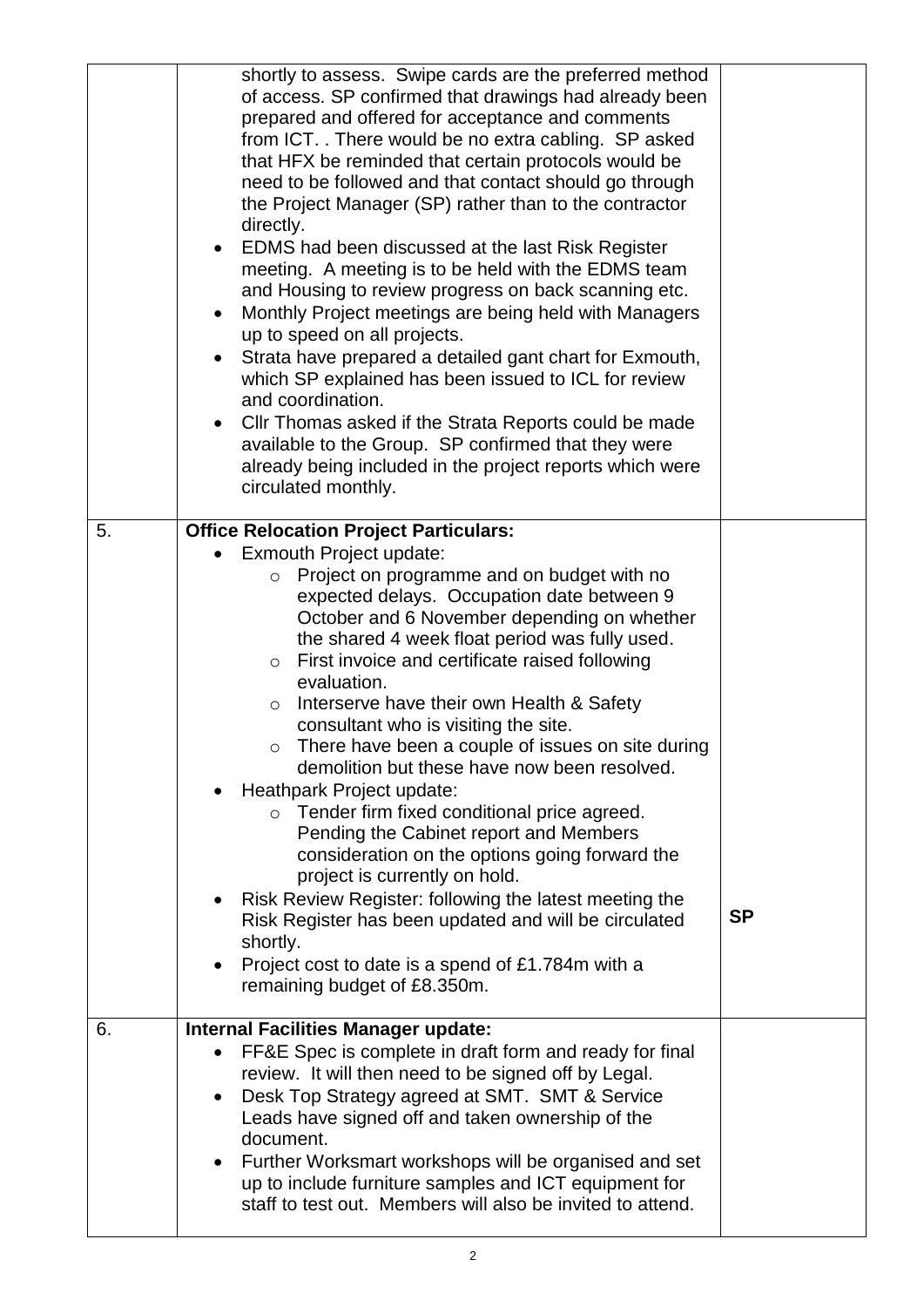| 7.  | <b>PegasusLife Update:</b>                                         |              |
|-----|--------------------------------------------------------------------|--------------|
|     | Pegasus are understood to still be in talks with the LPA           |              |
|     | regarding viability issues. They have until 9 June 2017            |              |
|     | to submit any appeal against the refusal decision                  |              |
| 8.  | <b>Exmouth Town Hall:</b>                                          |              |
|     | EDDC staff are now settled in to the temporary offices             |              |
|     | and overall appears to be working well. There are a                |              |
|     | couple of issues over worktops in use in the temporary             |              |
|     | offices but these are being reviewed in relation to any            |              |
|     | H&S assessments that may be needed.                                |              |
|     | CCTV – recent meeting attended by CIIr Wright and now<br>$\bullet$ |              |
|     | moving forward as a separate initiative.                           |              |
|     | RC is in discussion with the Town Council on their return          |              |
|     | to the Town Hall.                                                  |              |
| 9.  | <b>Integration of Knowle and Manstone Depots update:</b>           |              |
|     | No further update was available at this meeting                    |              |
|     |                                                                    |              |
| 10. | Knowle Parkland transfer to Sidmouth Town Council                  |              |
|     | update:                                                            |              |
|     | No new update.                                                     |              |
|     |                                                                    |              |
| 11. | <b>Finance Workstream matters:</b>                                 |              |
|     | Nothing specific to report on. Current finance matters             |              |
|     | are contained in the Cabinet report.                               |              |
|     |                                                                    |              |
| 12. | <b>Legal Workstream:</b>                                           |              |
|     | No new update.                                                     |              |
|     |                                                                    |              |
| 13  | <b>HR/internal &amp; external communications workstream:</b>       |              |
|     | KJ has now confirmed with UNISON a collective                      |              |
|     | agreement regarding mileage rate for those staff who will          |              |
|     | now have to travel further to the office. Allowance has            |              |
|     | already included in the budget. Individual consultations           |              |
|     | with take place with those staff affected.                         |              |
|     | KJ will produced the figures associated with above to<br>$\bullet$ |              |
|     | Cabinet and figures for those staff who will be based in           |              |
|     | Exmouth and living in Exmouth.                                     |              |
|     | Homesafeguard – JG said he had some concerns due to<br>$\bullet$   |              |
|     | the start/finish times of those staff working for                  | <b>KJ/JG</b> |
|     | Homesafeguard. JG/KJ to discuss.                                   |              |
| 14. | <b>ICT Workstreams:</b>                                            |              |
|     | Discussed above.                                                   |              |
|     |                                                                    |              |
| 15. | AOB:                                                               |              |
|     | RC confirmed a draft report had been produced for<br>$\bullet$     |              |
|     | Cabinet to discuss the relocation project moving forward.          |              |
|     | The report contains 3 options toward full relocation to            |              |
|     | Exmouth and Honiton and the sale of the Knowle site. It            |              |
|     | had been agreed to take the report to the April meeting            |              |
|     | as the report and financial model produced by Grant                |              |
|     | Thornton would not be available before then.                       |              |
|     | Members agreed that the message to Cabinet is that a               |              |
|     | move would be affordable when compared to staying at               |              |